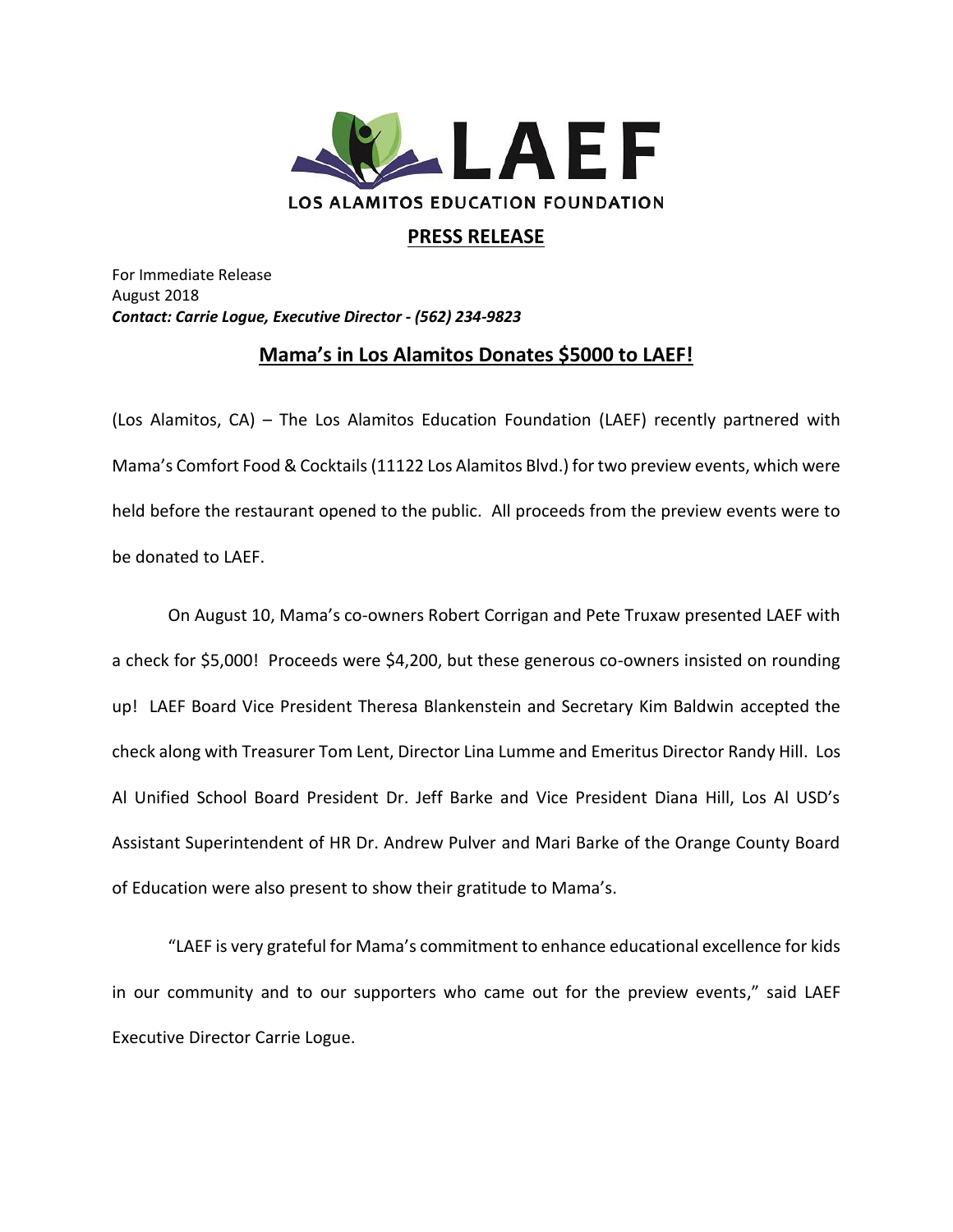In addition to the preview nights, Mama's is also supporting LAEF by donating 25 cents for every scoop of Thrifty's ice cream they serve all day every day! With support from community organizations such as Mama's, LAEF can continue to provide free after-school global language classes, support the salaries of district mental health counselors and continue promoting STEAM education.

LAEF is the non-profit partner of Los Alamitos Unified School District. LAEF enhances educational excellence by providing after-school and summer enrichment programs to children in grades Pre-K to 12. LAEF provides significant funding for STEAM teachers and instruction, as well as igniting new programs and providing valuable resources, to impact all students. For additional information on LAEF, please call (562) 799-4700 Extension 80424 or visit www.LAEF4Kids.org.



Pictured from left to right: Pete Truxaw and Robert Corrigan of Mama's Comfort Food & Cocktails, LAEF VP Theresa Blankenstein, LAEF Treasurer Tom Lent, LAEF Secretary Kim Baldwin, LAEF Director Lina Lumme, Los Al USD School Board VP Diana Hill, LAEF Director Emeritus Randy Hill, Los Al USD Assistant